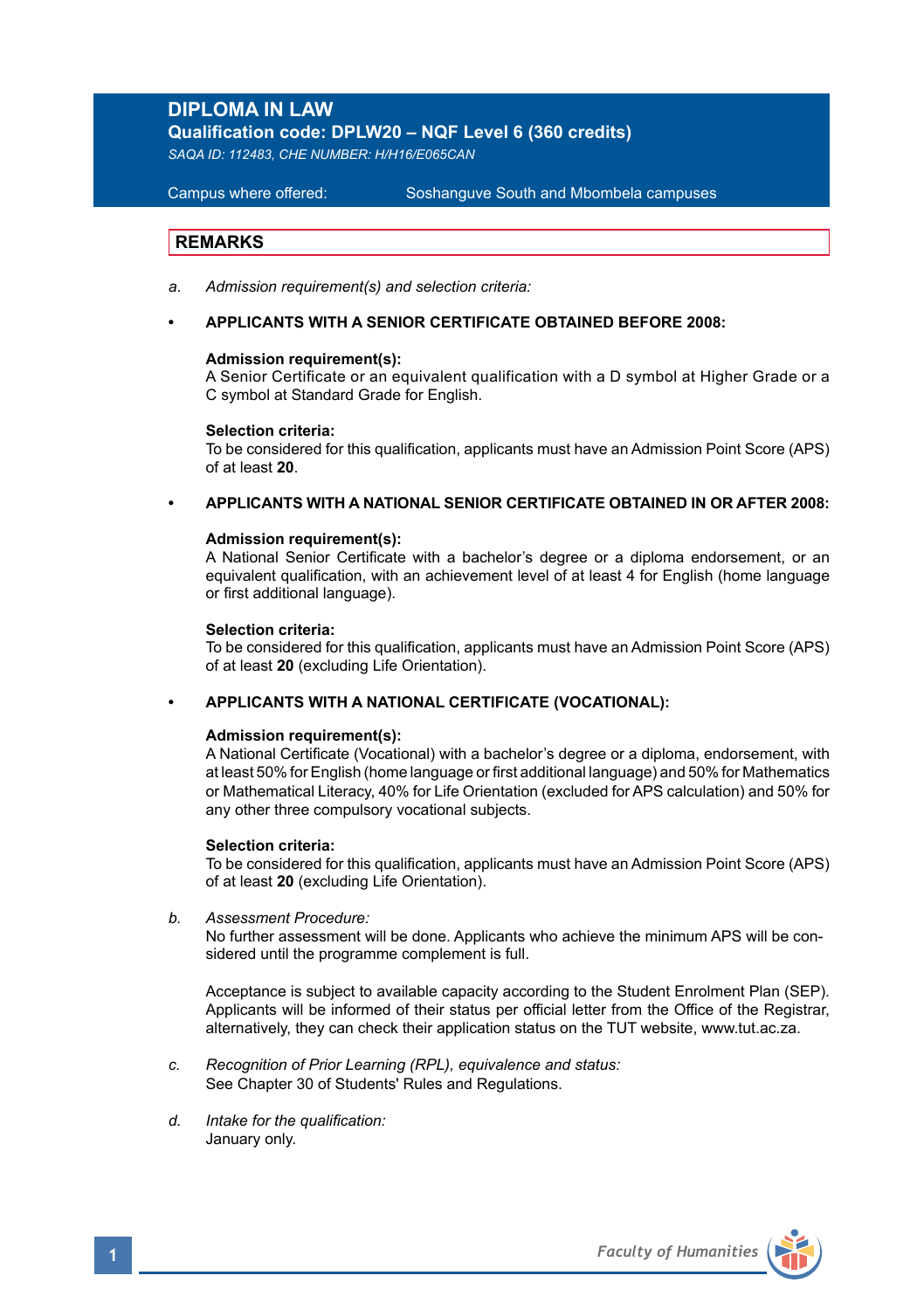*e. Presentation:*

Day and evening classes. Evening classes will only be offered on Soshanguve South Campus, and is subject to sufficient capacity.

- *f. Minimum duration:* Three years.
- *g. Exclusion and readmission:* See Chapter 2 of Students' Rules and Regulations.

# **CURRICULUM**

| <b>FIRST YEAR</b>                                      |                                                                                                                 |                          |                              |                                                                      |  |  |  |  |  |
|--------------------------------------------------------|-----------------------------------------------------------------------------------------------------------------|--------------------------|------------------------------|----------------------------------------------------------------------|--|--|--|--|--|
| <b>CODE</b>                                            | <b>MODULE</b>                                                                                                   | <b>NOF-L</b>             | <b>CREDIT</b>                | <b>PREREQUISITE MODULE(S)</b>                                        |  |  |  |  |  |
| <b>CAP105X</b>                                         | <b>Communication for Academic</b><br>Purposes                                                                   | (5)                      | (10)                         |                                                                      |  |  |  |  |  |
| LED105D<br><b>LPP105D</b><br>SLP105D<br><b>WLW105D</b> | Legal Drafting I<br>Legal Practice for Paralegals<br><b>Skills for Law Practitioners</b><br>Simulation in Law I | (5)<br>(5)<br>(5)<br>(5) | (16)<br>(20)<br>(12)<br>(12) |                                                                      |  |  |  |  |  |
| <b>FIRST SEMESTER</b>                                  |                                                                                                                 |                          |                              |                                                                      |  |  |  |  |  |
| <b>ILS125D</b>                                         | Information Literacy Skills<br>(block module)                                                                   | (5)                      | (2)                          |                                                                      |  |  |  |  |  |
| ISA115D<br>LFS125X                                     | Introduction to South African Law<br>Life Skills (block module)                                                 | (5)<br>(5)               | (12)<br>(2)                  |                                                                      |  |  |  |  |  |
| <b>SECOND SEMESTER</b>                                 |                                                                                                                 |                          |                              |                                                                      |  |  |  |  |  |
| ATH115D<br>CHL115D                                     | <b>Applied Technology</b><br><b>Constitutional and Human Rights</b><br>Law                                      | (5)<br>(5)               | (10)<br>(12)                 |                                                                      |  |  |  |  |  |
| PFL115D                                                | Persons and Family Law                                                                                          | (5)                      | (12)                         |                                                                      |  |  |  |  |  |
|                                                        | TOTAL CREDITS FOR THE FIRST YEAR:                                                                               |                          | 120                          |                                                                      |  |  |  |  |  |
| <b>SECOND YEAR</b>                                     |                                                                                                                 |                          |                              |                                                                      |  |  |  |  |  |
| <b>CODE</b>                                            | <b>MODULE</b>                                                                                                   | NQF-L                    | <b>CREDIT</b>                | <b>PREREQUISITE MODULE(S)</b>                                        |  |  |  |  |  |
| LED206D<br>LET206D<br><b>WLW206D</b>                   | Legal Drafting II<br>Legal Technology<br>Simulation in Law II                                                   | (6)<br>(6)<br>(6)        | (20)<br>(8)<br>(12)          | Legal Drafting I<br><b>Applied Technology</b><br>Simulation in Law I |  |  |  |  |  |
| <b>FIRST SEMESTER</b>                                  |                                                                                                                 |                          |                              |                                                                      |  |  |  |  |  |
| CRL216D<br>DRE216D<br>ILW216D<br>LCD216D               | <b>Criminal Law</b><br>Deeds Registration I<br><b>Insolvency Law</b><br>Law of Contracts and Delict             | (6)<br>(6)<br>(6)<br>(6) | (10)<br>(10)<br>(10)<br>(10) |                                                                      |  |  |  |  |  |
| <b>SECOND SEMESTER</b>                                 |                                                                                                                 |                          |                              |                                                                      |  |  |  |  |  |
| BLA216D<br>CIP216D                                     | <b>Business Law</b><br>Civil Procedure                                                                          | (6)<br>(6)               | (10)<br>(10)                 |                                                                      |  |  |  |  |  |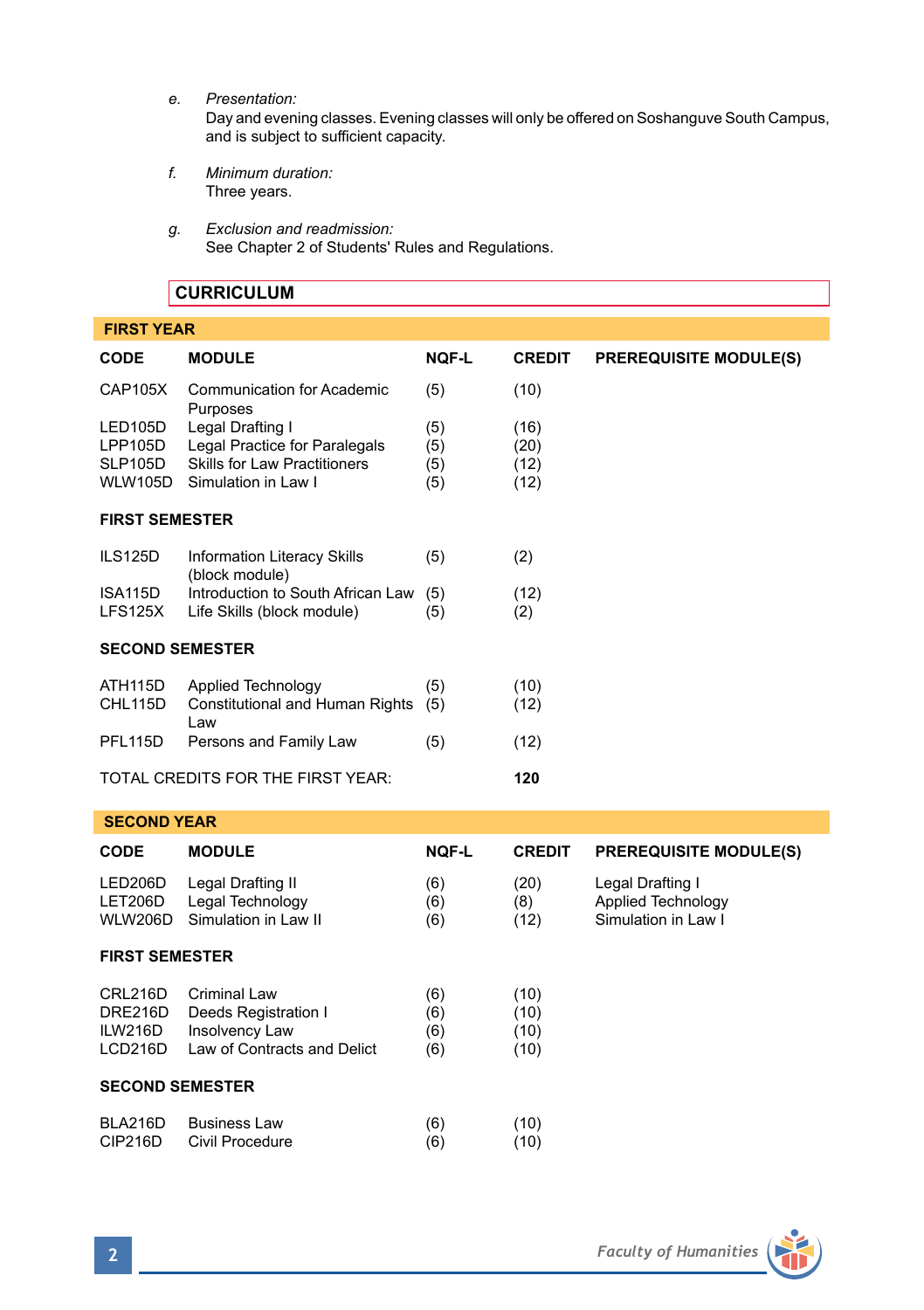| $\overline{\mathbf{3}}$ |  | <b>Faculty of Humanities</b> |
|-------------------------|--|------------------------------|
|                         |  |                              |

| <b>THIRD YEAR</b>                                                                                                        |                                                                                                                                                                                                                                             |                                                                    |                                                                              |                                                                                                                             |  |  |  |  |  |
|--------------------------------------------------------------------------------------------------------------------------|---------------------------------------------------------------------------------------------------------------------------------------------------------------------------------------------------------------------------------------------|--------------------------------------------------------------------|------------------------------------------------------------------------------|-----------------------------------------------------------------------------------------------------------------------------|--|--|--|--|--|
| <b>CODE</b>                                                                                                              | <b>MODULE</b>                                                                                                                                                                                                                               | <b>NOF-L</b>                                                       | <b>CREDIT</b>                                                                | <b>PREREQUISITE MODULE(S)</b>                                                                                               |  |  |  |  |  |
| LOM306D<br>LED306D<br>WLW306D                                                                                            | Law Office Management<br>Legal Drafting III<br>Simulation in Law III                                                                                                                                                                        | (6)<br>(6)<br>(6)                                                  | (16)<br>(20)<br>(12)                                                         | Legal Drafting II<br>Simulation in Law II                                                                                   |  |  |  |  |  |
| <b>FIRST SEMESTER</b>                                                                                                    |                                                                                                                                                                                                                                             |                                                                    |                                                                              |                                                                                                                             |  |  |  |  |  |
| ADE316D                                                                                                                  | Administration of Deceased<br>Estates                                                                                                                                                                                                       | (6)                                                                | (10)                                                                         | Law of Succession                                                                                                           |  |  |  |  |  |
| LAC316D                                                                                                                  | BOC316D Bills of Cost<br>Legal Accounting                                                                                                                                                                                                   | (6)<br>(6)                                                         | (10)<br>(12)                                                                 | Civil Procedure                                                                                                             |  |  |  |  |  |
| <b>SECOND SEMESTER</b>                                                                                                   |                                                                                                                                                                                                                                             |                                                                    |                                                                              |                                                                                                                             |  |  |  |  |  |
| SCT316D                                                                                                                  | <b>Specific Contracts</b>                                                                                                                                                                                                                   | (6)                                                                | (10)                                                                         | Law of Contracts and Delict                                                                                                 |  |  |  |  |  |
|                                                                                                                          | plus any three of the following modules:                                                                                                                                                                                                    |                                                                    |                                                                              |                                                                                                                             |  |  |  |  |  |
| ALL316D<br><b>CIG316D</b><br>CPV316D<br>DRE316D<br>IPR316D<br>LEV316D<br>LGL316D<br>LRE316D<br><b>PLW316D</b><br>SWL316D | Applied Labour Law<br><b>Civil Litigation</b><br><b>Criminal Procedure</b><br>Deeds Registration II<br><b>Insolvency Practice</b><br>Law of Evidence<br>Local Government Law<br><b>Labour Relations</b><br>Public Law<br>Social Welfare Law | (6)<br>(6)<br>(6)<br>(6)<br>(6)<br>(6)<br>(6)<br>(6)<br>(6)<br>(6) | (10)<br>(10)<br>(10)<br>(10)<br>(10)<br>(10)<br>(10)<br>(10)<br>(10)<br>(10) | Labour Law<br>Civil Procedure<br><b>Criminal Law</b><br>Deed Registration I<br>Insolvency Law<br>Criminal Law<br>Labour Law |  |  |  |  |  |
|                                                                                                                          | TOTAL CREDITS FOR THE THIRD YEAR:                                                                                                                                                                                                           | 120                                                                |                                                                              |                                                                                                                             |  |  |  |  |  |
|                                                                                                                          | TOTAL CREDITS FOR THE QUALIFICATION:                                                                                                                                                                                                        | 360                                                                |                                                                              |                                                                                                                             |  |  |  |  |  |

LLA216D Labour Law (6) (10) LSU216D Law of Succession (6) (10) TOTAL CREDITS FOR THE SECOND YEAR: **120**

# **MODULE INFORMATION (OVERVIEW OF SYLLABUS)**

The syllabus content is subject to change to accommodate industry changes. Please note that a more detailed syllabus is available at the department or in the study guide that is applicable to a particular module. At time of publication, the syllabus content was defined as follows:

# **A**

# **ADMINISTRATION OF DECEASED ESTATES (ADE316D) 1 X 2-HOUR PAPER** *(Module custodian: Department of Law)*

Reporting the estate. Appointment of an Executor/Representative. Functions and duties of an Executor/Representative with specific emphasis on drafting the estate account (liquidation and distribution account). Claims in terms of maintenance of surviving spouse and dependants. Estate duty return. Dealing with objections. Pay estate debts, distributing assets, transfer of immoveable property vouchers, reconciliation account and the Master's filing slip. (Total tuition time: ± 100 hours)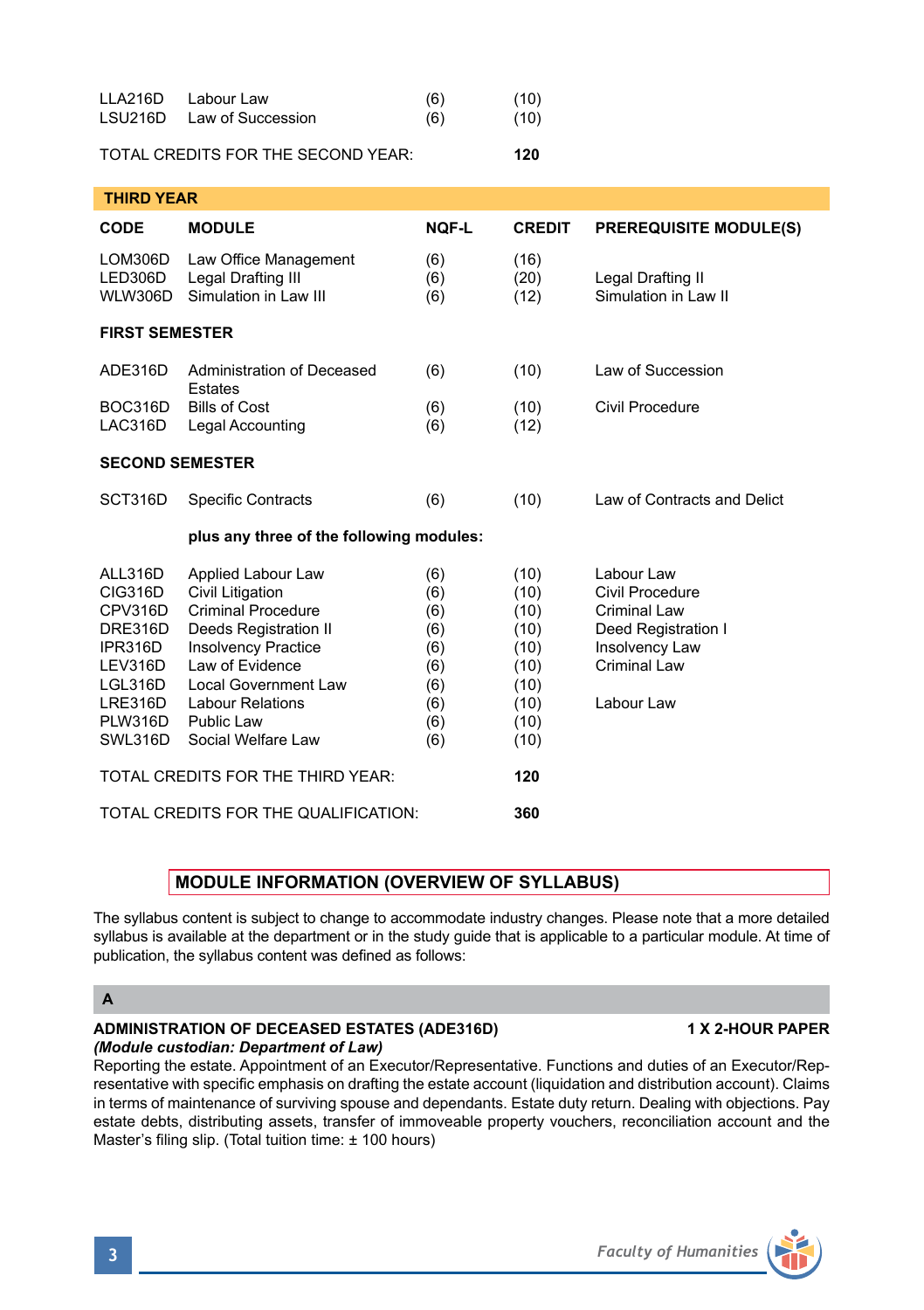# **APPLIED LABOUR LAW (ALL316D) 1 X 2-HOUR PAPER**

# *(Module custodian: Department of Law)*

Practical application of Individual Labour Law and Common Law as it pertains to labour law, contract of employment, basic conditions of employment, employment equity, Unemployment Insurance Act, 2001 (Act No. 63 of 2001); Compensation for Occupational Injuries and Diseases Act, 1993 (Act No. 130 of 1993), Occupational Health and Safety Act, 1993 (Act No. 85 of 1993). Collective labour law: the Constitution of South Africa; Labour Relations Act, 1995 (Act No. 66 of 1995); and introduction to dismissals. (Total tuition time: ± 100 hours)

### **APPLIED TECHNOLOGY (ATH115D) CONTINUOUS ASSESSMENT**

# *(Module custodian: End User Computing Unit)*

MS Word and MS Excel basic, using the internet and outlook. (Total tuition time: ± 100 hours)

### **B**

# **BILLS OF COST (BOC316D) 1 X 2-HOUR PAPER**

*(Module custodian: Department of Law)*

Draft bills of cost for taxation purposes. (Total tuition time: ± 100 hours)

## **BUSINESS LAW (BLA216D) 1 X 2-HOUR PAPER**

### *(Module custodian: Department of Law)*

Introduction to the different forms of business undertakings. Registration requirements and legal aspects relating to the operation of sole proprietorships, partnerships, close corporations and companies. (Total tuition time:  $\pm$  100 hours)

### **C**

## **CIVIL LITIGATION (CIG316D) 1 X 2-HOUR PAPER**

#### *(Module custodian: Department of Law)*

Magistrates' Court Act, 1944 (Act No. 32 of 1944), Magistrates' Court Rules, Supreme Court Act, 1959 (Act No. 59 of 1959), Uniform rules. The nature of a defended matter (litigation). Draft all pleadings in defended matters. The use of expert witnesses. Subpoenas. Pre-trial conference. Brevet to council. Withdrawal of attorney. Court-annexed Mediation. (Total tuition time: ± 100 hours)

### **CIVIL PROCEDURE (CIP216D) 1 X 2-HOUR PAPER**

### *(Module custodian: Department of Law)*

Introduction to the Magistrates' Court Act, 1944 (Act No. 32 of 1944), Magistrates' Court Rules, Supreme Court Act, 1959 (Act No. 59 of 1959) and Uniform rules. Distinguish between action and application proceedings. Chronological order of steps in undefended civil matters. Jurisdiction. The South African court system. National Credit Act, 2005 (Act No. 34 of 2005). Letters of demand. Simple Summons and Combined Summons. Provisional Sentence Summons. Default Judgment. Warrant of Execution. Section 65-steps. Emolument Attachment Orders. Garnishee Orders. Debt counselling process. Distinguish between motion court and trial court. (Total tuition time: ± 100 hours)

### **COMMUNICATION FOR ACADEMIC PURPOSES (CAP105X) 1 X 3-HOUR PAPER** *(Module custodian: Department of Applied Languages)*

A workable knowledge of English is an essential skill for any graduate who is required to conduct themselves successfully in a professional working environment. This module will equip students with the competencies required to compose a selection of written texts related to communicating both internally and externally within a professional environment. In addition, the module includes strategies that are essential for the effective communication in various situations, including small groups to avoid unproductive conflict, a multicultural context, etc. (Total tuition time: ± 100 hours)

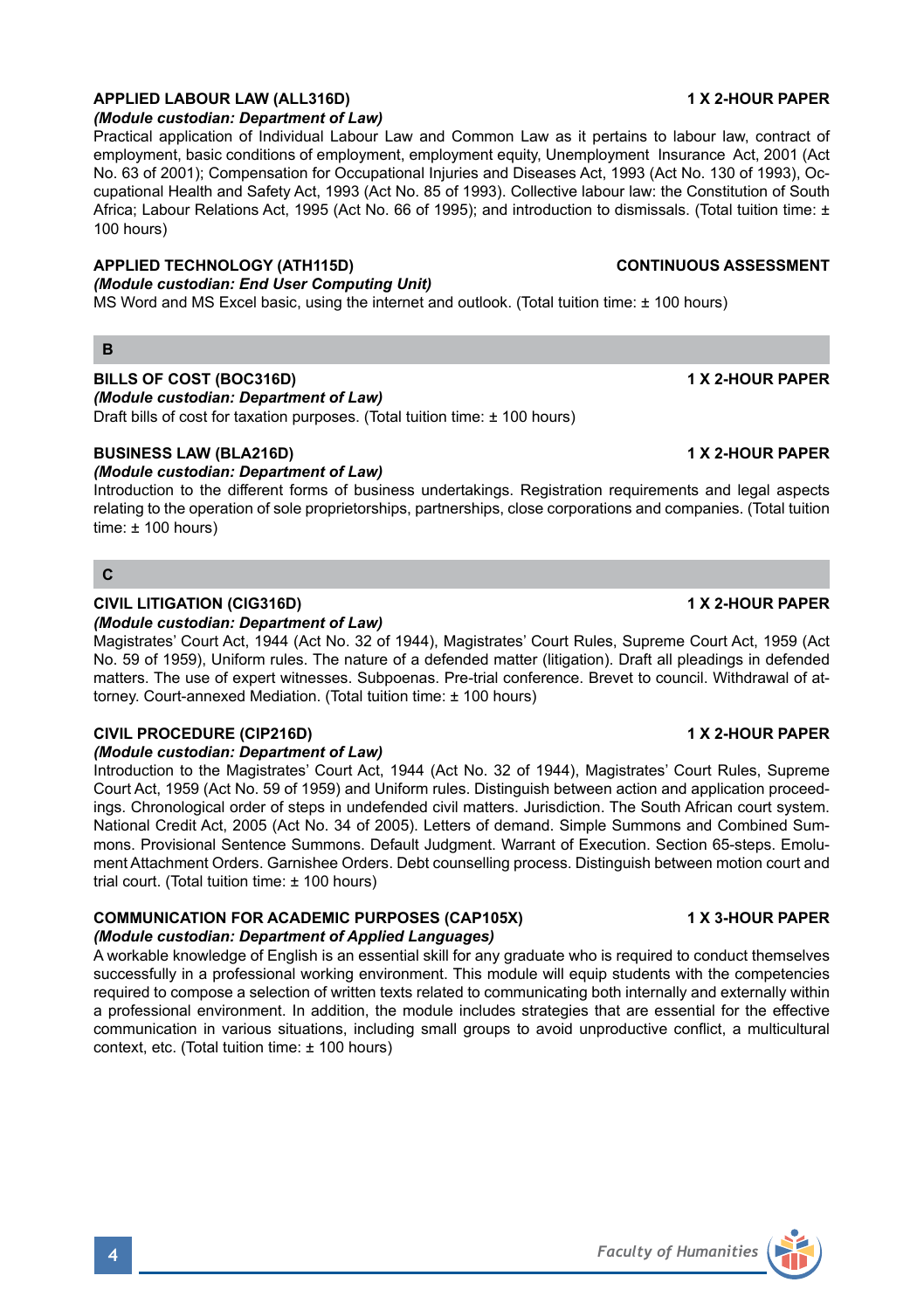## **CONSTITUTIONAL AND HUMAN RIGHTS LAW (CHL115D) 1 X 2-HOUR PAPER**

#### *(Module custodian: Department of Law)*

Introduction to Constitutional law, Constitutional values, The Bill of Rights, Constitutional remedies and Constitutional reviews. Legal standing in constitutional and human rights matters. Organs (branches) of government, including the legislature, the executive and the judiciary. Levels (or layers) of government. The Constitution and other areas of the law, including separation of powers. The role of oversight institutions in a constitutional democracy. Constitutionally authorised legislations. Recent developments in constitutional and human rights law. (Total tuition time: ± 120 hours)

### **CRIMINAL LAW (CRL216D) 1 X 2-HOUR PAPER**

### *(Module custodian: Department of Law)*

Introduction to Criminal Law, overview of the criminal justice system and the application of criminal law principles; and basic concepts. Unlawfulness and grounds of justification. Causation. Fault (criminal capacity, intention and negligence). Parties to crime. Definitional elements of selected specific crimes and the drafting of charge sheets. (Total tuition time: ± 100 hours)

### **CRIMINAL PROCEDURE (CPV316D) 1 X 2-HOUR PAPER**

### *(Module custodian: Department of Law)*

The Criminal Procedure Act, 1977 (Act No. 51 of 1977) (as amended) and the Constitution of the Republic of South Africa, 1996. Basic concepts in criminal procedure. The role players in the criminal justice system. Pre-trial rights of the offender: right to life, security of the person, to remain silent, legal representation and privacy. Pre-trial rights of the offender: right to be released on warning or bail. The powers or authority of the police. Juveniles in the criminal justice system. The plea phase; Plea and sentencing agreement. The trial phase. The sentencing and post-sentencing phase. (Total tuition time: ± 100 hours)

## **D**

### **DEEDS REGISTRATION I (DRE216D) 1 X 2-HOUR PAPER**

*(Module custodian: Department of Law)*

General concepts and introduction. Parties involved in preparing and registering deeds. General requirements for preparing and lodging deeds. The procedure for registering deeds. The power of attorney to pass transfer. General transfers. (Total tuition time: ± 100 hours)

### **DEEDS REGISTRATION II (DRE316D) CONTINUOUS ASSESSMENT**

### *(Module custodian: Department of Law)*

Estate transfers. Sectional titles. Conventional and sectional mortgage bonds. Miscellaneous acts in relation to registered mortgage bonds. Instalment sale agreements of immovable property in terms of The Alienation of Land Act, 1981 (Act No. 68 of 1981). (Total tuition time: ± 100 hours)

# **I**

# **INFORMATION LITERACY SKILLS (ILS125D) CONTINUOUS ASSESSMENT**

# *(Module custodian: Directorate of Library and Information Services)*

Introduction of information literacy. Development of a search strategy and application of a search string to search engines and academic databases. Evaluation of information sources. Ethical and legal use of information. (Total tuition time: not available)

# **INSOLVENCY LAW (ILW216D) 1 X 2-HOUR PAPER**

# *(Module custodian: Department of Law)*

Introduction of the Law of Insolvency. Voluntary surrender. Compulsory sequestration. Legal position of the insolvent. Vesting of assets of the solvent spouse. Creditors and their rankings. Composition and rehabilitation. (Total tuition time: ± 100 hours)

# **INSOLVENCY PRACTICE (IPR316D) 1 X 2-HOUR PAPER**

# *(Module custodian: Department of Law)*

Uncompleted contracts and legal proceedings not yet finalised. Preservation of the estate pending the appointment of the trustee. Election of the trustee. Duties and powers of the trustee. Impeachable dispositions. Interrogation of the insolvent and other witnesses. Duties of the insolvent. Realisation of the estate assets. Partnership and sequestration. Winding-up of companies and close corporations. Business rescue. Introduction to South African Law. Basic concepts of South African Law. Sources of South African Law. Branches of South African Law. The Law of Neighbours. (Total tuition time: ± 100 hours)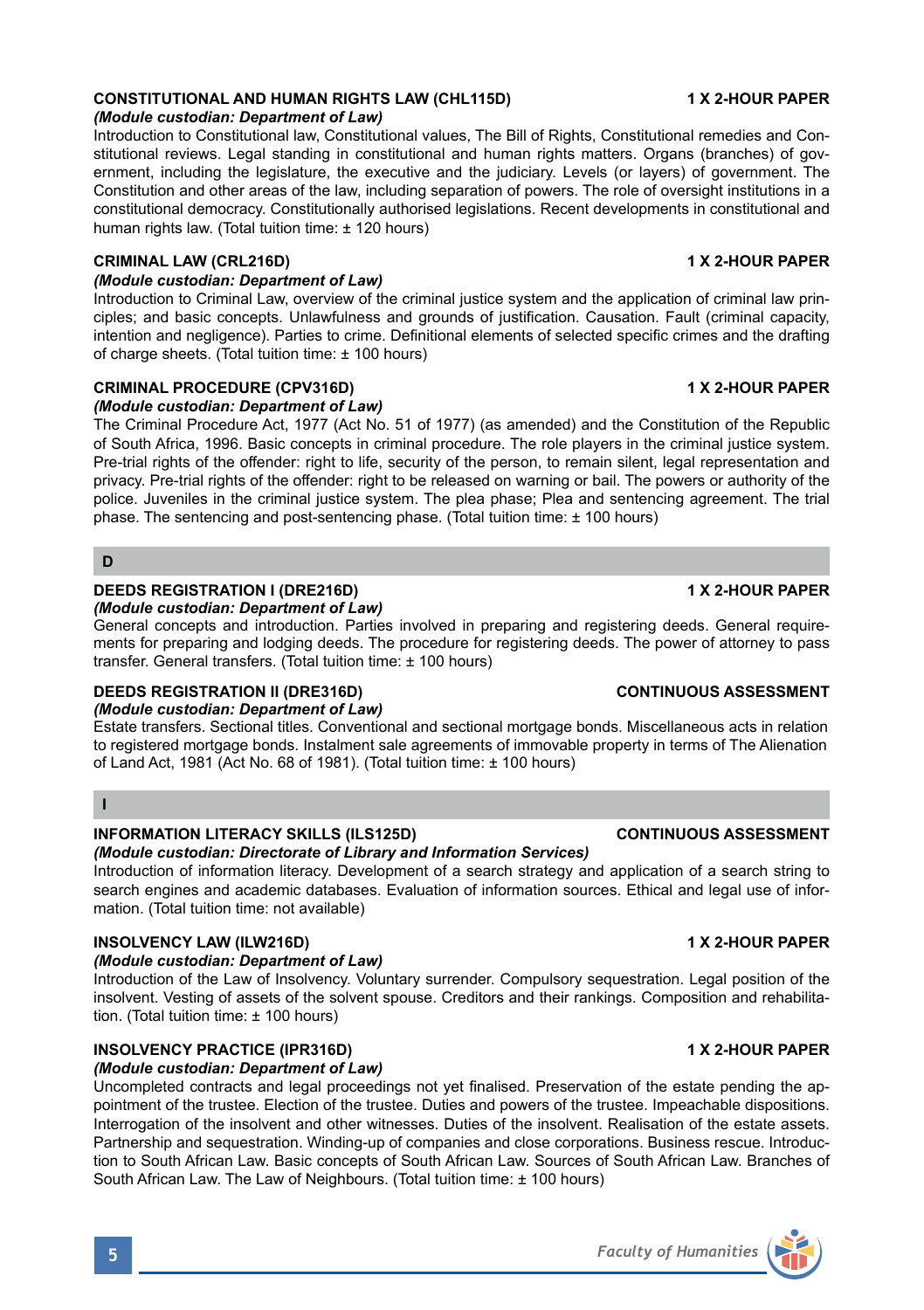# **INTRODUCTION TO SOUTH AFRICAN LAW (ISA115D) 1 X 2-HOUR PAPER**

### *(Module custodian: Department of Law)*

Basic concepts of South African Law. Sources of South African Law. Branches of South African Law. The Law of Neighbours. (Total tuition time: ± 120 hours)

# **L**

### **LABOUR LAW (LLA216D) 1 X 2-HOUR PAPER**

### *(Module custodian: Department of Law)*

Introduction to Labour law. Sources of labour law. Common law (including contract of employment and independent contractor). Labour legislation as addressing individual and collective labour law. Basic Conditions of Employment Act, 1997 (Act No. 75 of 1999) (as source to protect vulnerable individuals). Labour Relations Act, 1995 (Act No. 66 of 1995) as regulator of collective labour relations (Framework). (Total tuition time: ± 100 hours)

## **LABOUR RELATIONS (LRE316D) 1 X 2-HOUR PAPER**

### *(Module custodian: Department of Law)*

Introduction to labour relations and the South African labour landscape. Contemporary issues in the South African Labour market. Managing labour relations in the workplace. Collective bargaining and organisational rights. Negotiation in the Workplace. Dispute resolution. (Total tuition time: ± 100 hours)

# **LAW OF CONTRACTS AND DELICT (LCD216D) CONTINUOUS ASSESSMENT**

## *(Module custodian: Department of Law)*

General Principles of the Law of Contract. Elements of the Law of Delict. (Total tuition time: ± 100 hours)

## **LAW OF EVIDENCE (LEV316D) 1 X 2-HOUR PAPER**

### *(Module custodian: Department of Law)*

The common law principles relating to the Law of Evidence. Constitution of the Republic of South Africa, 1996 and other legislation, which collectively cover the following subject matters: Basic concepts; Admissibility and the weight of evidence; evidence and proof; Prima facie, conclusive and sufficient proof; kinds of evidence: oral and documentary evidence; real evidence; sui generis evidence; the Electronic Communications and Transactions Act, 2002 (Act No. 25 of 2002). Rules for excluding evidence: test for relevance; unconstitutionally obtained evidence. Rules for excluding evidence: similar fact evidence. Rules for excluding evidence: opinion evidence. Rules for excluding evidence: character evidence. Rules for excluding evidence: previous consistent statements. Rules for excluding evidence: hearsay evidence. Rules for excluding evidence; privilege. Special evidentiary procedures: admissions, pointings out and confessions. (Total tuition time: ± 100 hours)

## **LAW OF SUCCESSION (LSU216D) 1 X 2-HOUR PAPER**

## *(Module custodian: Department of Law)*

Introduction of content. Intestate Succession. Testate Succession. Master. Executor. Estate Duty. Insolvent deceased estates. Introduction to Liquidation and distribution Accounts. (Total tuition time: ± 100 hours)

## **LAW OFFICE MANAGEMENT (LOM306D) 1 X 3-HOUR PAPER**

# *(Module custodian: Department of Law)*

HR issues. Administrative processes. Financial management. Business plan. Management tasks. (Total tuition time: ± 160 hours)

## **LEGAL ACCOUNTING (LAC316D) CONTINUOUS ASSESSMENT**

### *(Module custodian: Department of Law)*

Introduction to accounting for attorneys. Value added tax (VAT). The double entry principle and cash transactions. Non-cash transactions. The closing off process and the compilation of trial balance statements. (Total tuition time: ± 120 hours)

# **LEGAL DRAFTING I (LED105D) CONTINUOUS ASSESSMENT**

## *(Module custodian: Department of Law)*

Business writing skills. Report writing. Comprehension testing. Compiling agendas and minutes of meetings. Summarising court cases. Completing forms used in the legal environment. Drafting affidavits. Introduction to Legal Research. (Total tuition time: ± 160 hours)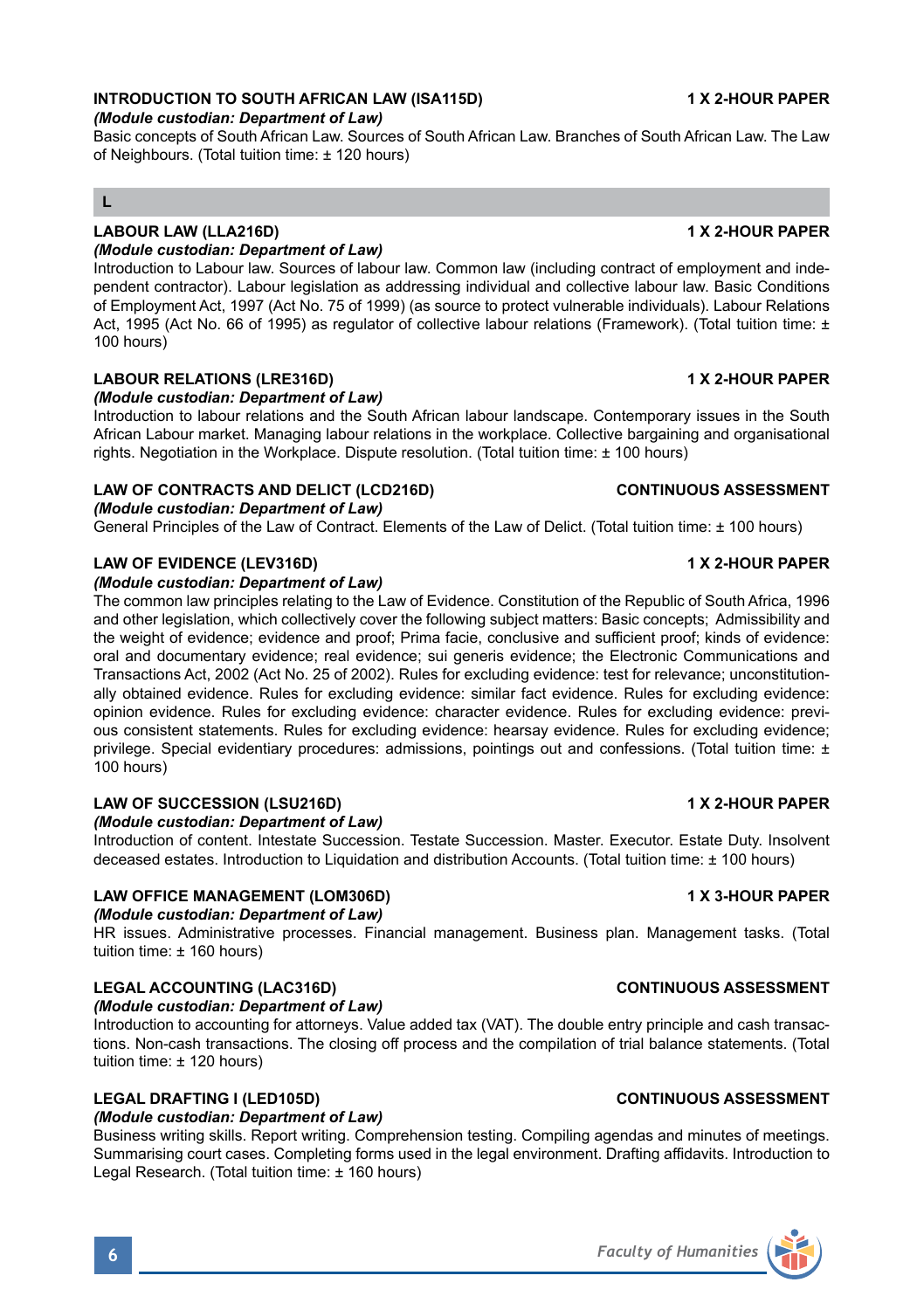# **LEGAL DRAFTING II (LED206D) CONTINUOUS ASSESSMENT**

### *(Module custodian: Department of Law)*

Index and paginating court documents. Skills testing on reading, writing and comprehension. Writing skills. (Total tuition time: ± 200 hours)

## **LEGAL DRAFTING III (LED306D) CONTINUOUS ASSESSMENT**

*(Module custodian: Department of Law)*

Report writing. Reading skills. Research skills. (Total tuition time: ± 200 hours)

# **LEGAL PRACTICE FOR PARALEGALS (LPP105D) CONTINUOUS ASSESSMENT**

*(Module custodian: Department of Law)*

Different Practitioners of Law. The Attorney's Office. Ethics. Legal Aid. Attorney's Accounts. The South African Judiciary. Civil Court Documents and Procedure. Brief overview of Debt Collecting. Brief overview of Administration of Estates. Legal instruments. (Total tuition time: ± 200 hours)

# **LEGAL TECHNOLOGY (LET206D) CONTINUOUS ASSESSMENT**

*(Module custodian: Department of Law)*

Introduction to the internet-based legal research. Databases and referencing for legal research. Practical legal research project. Programme for Conveyancing. (Total tuition time: ± 80 hours)

## **LIFE SKILLS(LFS125X) CONTINUOUS ASSESSMENT**

# *(Module custodian: Directorate of Student Development and Support)*

Academic, personal and socio-emotional skills development for students in higher education. Personal and social dimensions address: effective planning and self-management (goal setting and time management); Adjusting to university life (student life, diversity and change); Intra- and interpersonal skills development (conflict management, self-esteem, relationship management); Effective living (healthy living, HIV education, substance abuse); Academic dimension addresses: academic skills for university (e.g. critical thinking, creativity, managing assignments and assessments). (Total tuition time: not available)

# **LOCAL GOVERNMENT LAW (LGL316D) 1 X 2-HOUR PAPER**

*(Module custodian: Department of Law)*

Introduction to local government in South Africa. Sources of local government law. The legal nature of local government institutions. The rights and duties of local government institutions. The power and functions of municipal governments. Legislative authority of local government. (Total tuition time: ± 100 hours)

## **P**

#### **PERSONS AND FAMILY LAW (PFL115D) 1 X 2-HOUR PAPER** *(Module custodian: Department of Law)*

Introduction to the law of persons and related concepts. The beginning of legal personality. Age as determinant of status of a person. Other relevant elements that impact upon the status of a person. Termination of legal personality and organ donation. Introduction to family law. Adoption and surrogacy. Consequences of marriage. Divorce. Consequences of divorce. Children after divorce. Customary marriage. Civil unions. Domestic partnerships. (Total tuition time: ± 120 hours)

# **PUBLIC LAW (PLW316D) 1 X 2-HOUR PAPER**

## *(Module custodian: Department of Law)*

Interpretation of Statutes. Introduction to legal interpretation. The commencement and coming to an end of legislation. Theories, dimensions, and guidelines to legal interpretation. Constitutional interpretation. Administrative Law. Introduction to administrative law. Administrative action in terms of section 33 of the Constitution of the Republic of South Africa, 1996. Judicial review. Remedies under Promotion of Administrative Justice Act, 2000 (Act No. 3 of 2000). (Total tuition time: ± 100 hours)

# **S**

# **SIMULATION IN LAW I (WLW105D) CONTINUOUS ASSESSMENT**

# *(Module custodian: Department of Law)*

Observing the professional conduct of a Prosecutor/ Lawyer/ Court/ Paralegal (legal environment, activities, recording of information on various aspects of law and/or cases, utilising of case law and, statutes) in the legal environment. This is done through site visits where students are to observe a civil and a criminal case. (Total tuition time: ± 120 hours)